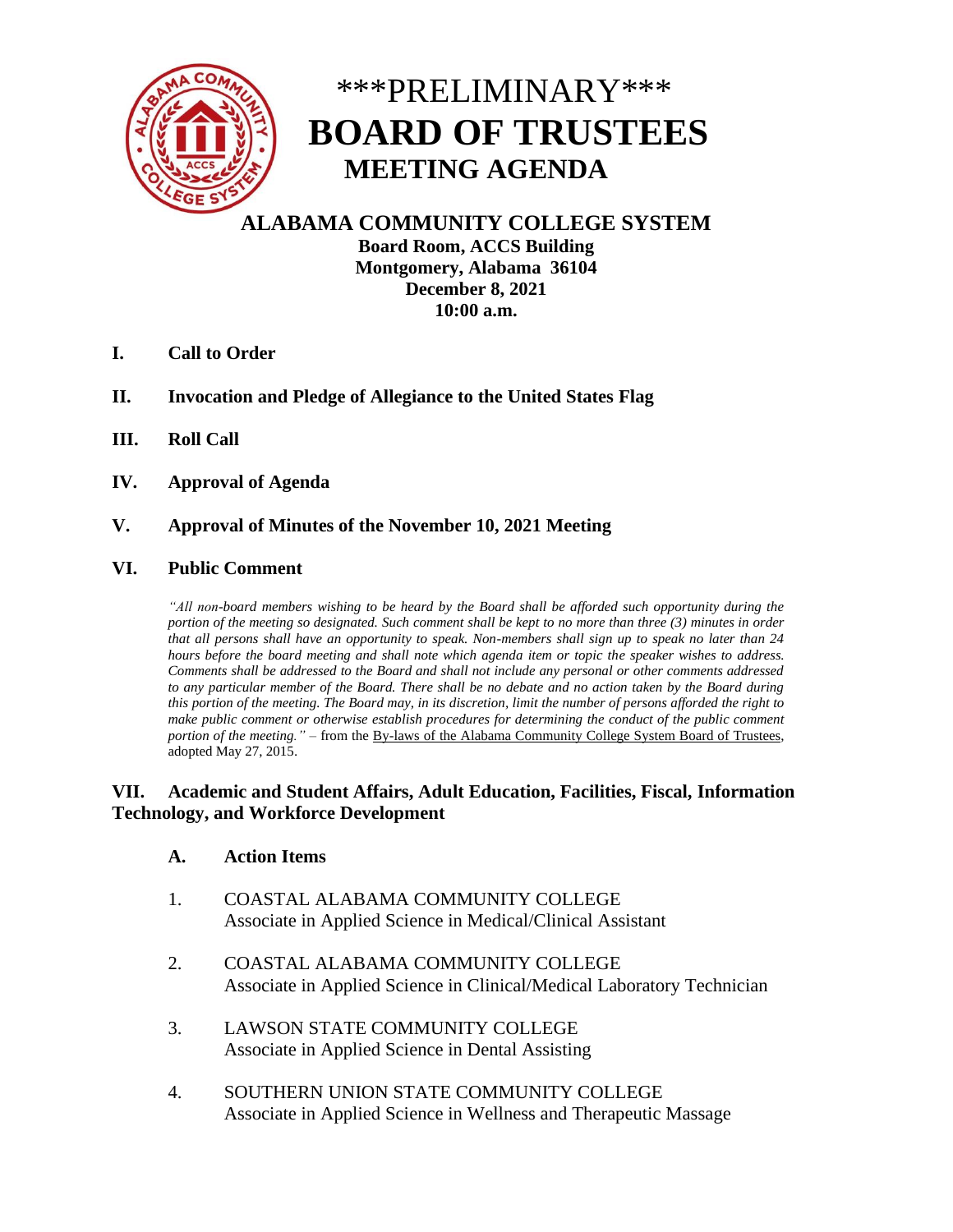- 5. BEVILL STATE COMMUNITY COLLEGE Associate in Applied Science and Certificate in Medical Assistant Technology
- 6. SOUTHERN UNION STATE COMMUNITY COLLEGE CARES Touchless Restroom Project

# **VIII. Executive, Legal and Public Information**

#### **A. Action Items**

- 1. CALHOUN COMMUNITY COLLEGE Review and Approval of Mission Statement
- 2. LAWSON STATE COMMUNITY COLLEGE Review and Approval of Mission Statement
- 3. COASTAL ALABAMA COMMUNITY COLLEGE Review and Approval of Mission Statement
- 4. BISHOP STATE COMMUNITY COLLEGE Approval of Naming Computer Lab in the Advanced Manufacturing Center
- 5. BISHOP STATE COMMUNITY COLLEGE Approval of Naming Skills Boss Lab in the Advanced Manufacturing Center
- 6. ALABAMA COMMUNITY COLLEGE SYSTEM 2022-2023 Budget Request
- 7. SOUTHERN UNION STATE COMMUNITY COLLEGE Naming of Mechatronics and Machining Labs in the Center for Integrated Manufacturing

# **IX. Personnel**

- **X. Chancellor's Report**
- **XI. Committee Reports**

# **XII. Date and Location of Next Meeting**

Work Session for December Meeting December 8, 2021 10:20 a.m. Board Room, ACCS Building Montgomery, Alabama 36104 Board of Trustees Meeting